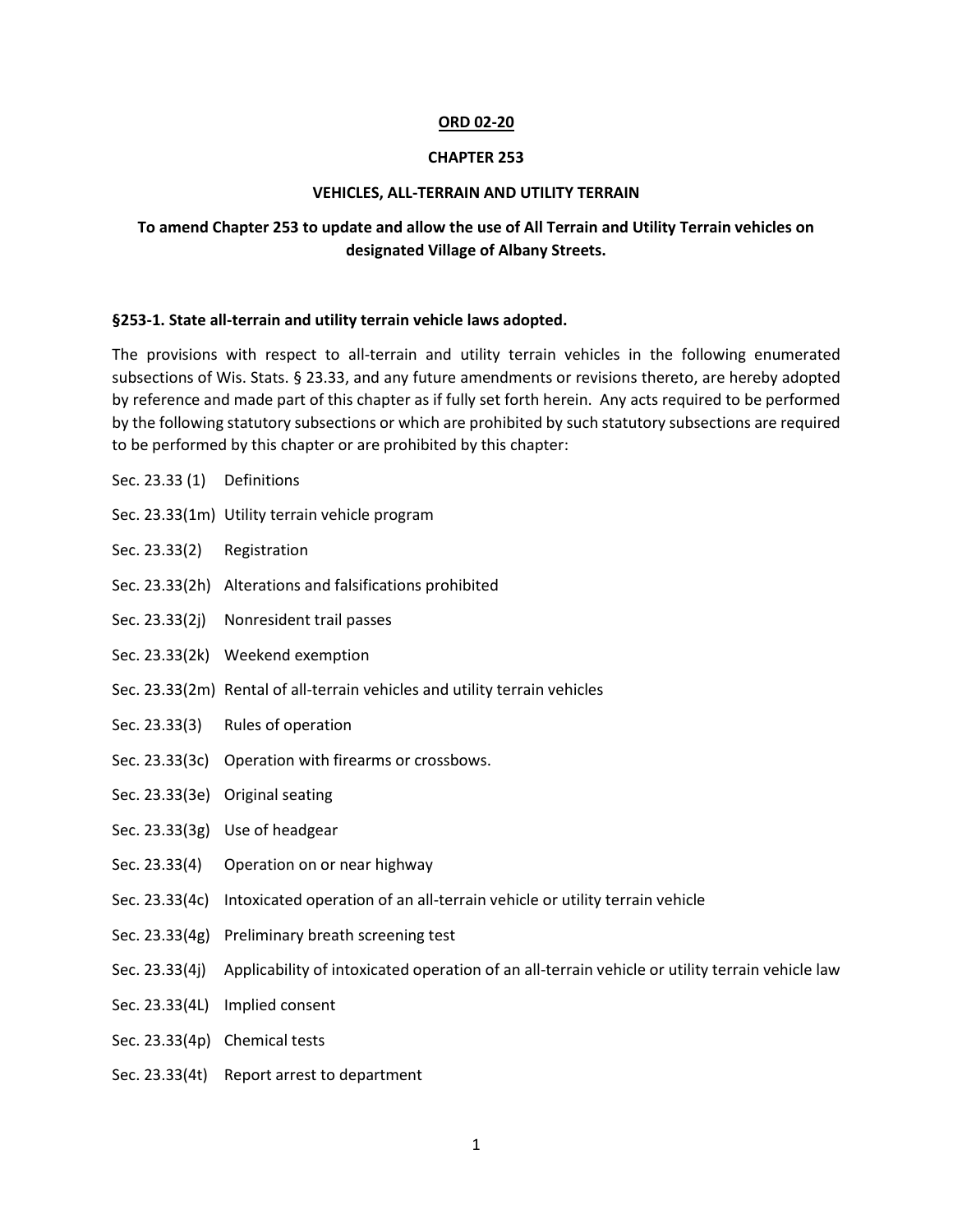- Sec. 23.33(4x) Officer's action after arrest for operating an all-terrain vehicle or utility terrain vehicle while under influence of intoxicant.
- Sec. 23.33(5) Age restrictions
- Sec. 23.33(6) Equipment requirements
- Sec. 23.33(6m) Noise limits
- Sec. 23.33(6r) Passenger restrictions
- Sec. 23.33(7) Accidents
- Sec. 23.33(8) Routes and Trails
- Sec. 23.33(9) Administration, Enforcement, Aids
- Sec. 23.33(10) Liability of Landowners
- Sec. 23.33(11) Local Ordinances
- Sec. 23.33(11m)Exceptions
- Sec. 23.33(12) Enforcement
- Sec. 23.33(13) Penalties

# **§ 253-2. Speed limits.**

All speeds posted on any village streets allowed to be driven on by ATV/UTV must be followed.

# **§ 253-3. Violations and penalties.**

Violation of this chapter shall be punishable by a forfeiture and enforced according to the provisions of §§ 223-10 and 223-11 of the Code of the Village of Albany, Wisconsin as may be amended from time to time, which are adopted by reference and made part of this chapter as if fully set forth herein.

# **§ 253-4. Unauthorized operation of motor vehicles on public or private property.**

- A. Purpose.
	- (1) The unauthorized off-road operation of motor vehicles has resulted in serious damage to public and private lands, including damage or destruction of vegetation, animal life and improvement to the lands.
	- (2) The unauthorized off-road operation of motor vehicles has resulted in the permanent scarring of land and an increase in both erosion and air pollution.
	- (3) The unauthorized off-road operation of motor vehicles has resulted in collisions and near collisions threatening the life and safety of the operators of such vehicles as well as of other persons.
	- (4) The unauthorized off-road operation of motor vehicles has resulted in a loss of the privacy, quietude and serenity to which the owners and users of land are rightfully entitled.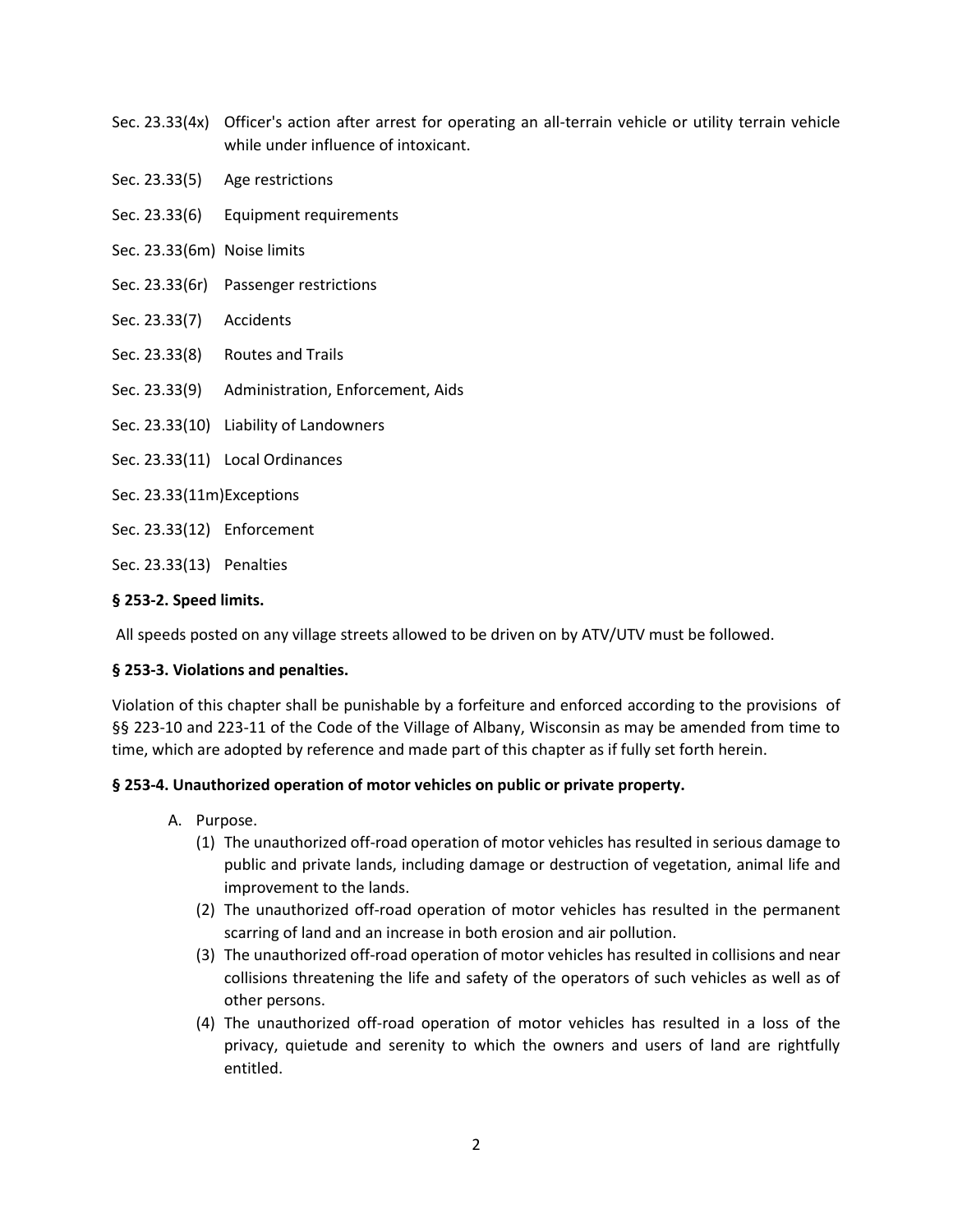- B. Definitions. For purposes of this section, the terms below shall be defined as follows: MOTOR VEHICLES – Any vehicle which is self-propelled, and shall include but not be limited to automobiles, trucks, jeeps, vans, motorcycles, motorbikes, all-terrain vehicles, utility terrain vehicles, mopeds, snowmobiles, dune buggies and tractors. Only vehicles capable of following all street traffic laws are allowed on streets. A vehicle which would otherwise be defined as a motor vehicle under this section shall not be so defined while:
	- (1) It is being operated solely for the purpose of construction or maintenance of an improvement to land or solely for access to construction or maintenance sites, provided that such operation is by persons having legitimate business on such lands or sites.
	- (2) It is being operated by or at the direction of public employees or utility company employees as part of their employment duties.
	- (3) It is being operated by the holder of an easement or right of access on or over the land on which operation is occurring or the holder's employees or agents.

OFF ROAD – Any location which:

- (1) Is not a paved or maintained public street or alley;
- (2) Is not used or maintained by the owner or lessee of land as a driveway, parking lot or other way for motor vehicles; or
- (3) Is a private trail for use only by the owner or his permittees for recreational or other vehicular use. Off-road shall not include any creek bed, riverbed or lake; provided, however, that this subsection shall not apply to snowmobiles or other vehicles being operated on the ice covering such creek bed, riverbed, or lake.

OPERATION – The physical manipulation or activation of any of the controls of a motor vehicle necessary to put it in motion.

UNAUTHORIZED – Without the express prior consent of the owner, lessee, manager or other person authorized to give consent by the owner or lessee of land. Authorization shall not be implied from a failure to post private or public land.

- C. Unauthorized off-road operation prohibited.
	- (1) The unauthorized off-road operation of a motor vehicle is prohibited.
	- (2) Except for authorized maintenance vehicles and snowmobiles, all-terrain vehicles, and utility terrain vehicles operating in authorized areas pursuant to Chapter 223, Snowmobiles, §223-9, "Snowmobile routes and trails designated", and Chapter 253, Vehicles, All-Terrain and Utility Terrain, including §253-5, "ATV and UTV operation and designated routes", it shall be unlawful to operate any bike, go-kart, all-terrain vehicle, utility terrain vehicle or any other motor-driven craft or vehicle principally manufactured for off-highway use on parks, sidewalks, bikeways, or on any public lands or private lands. The operator shall at all times have the consent of the owner, in writing, before operation of such licensed or unlicensed craft or vehicle on private lands.
- D. Prohibited use of snowmobile trails. Except as provided in the definition of "motor vehicle" in Subsection B above, no person shall operate any motor vehicle other than a snowmobile on a snowmobile trail.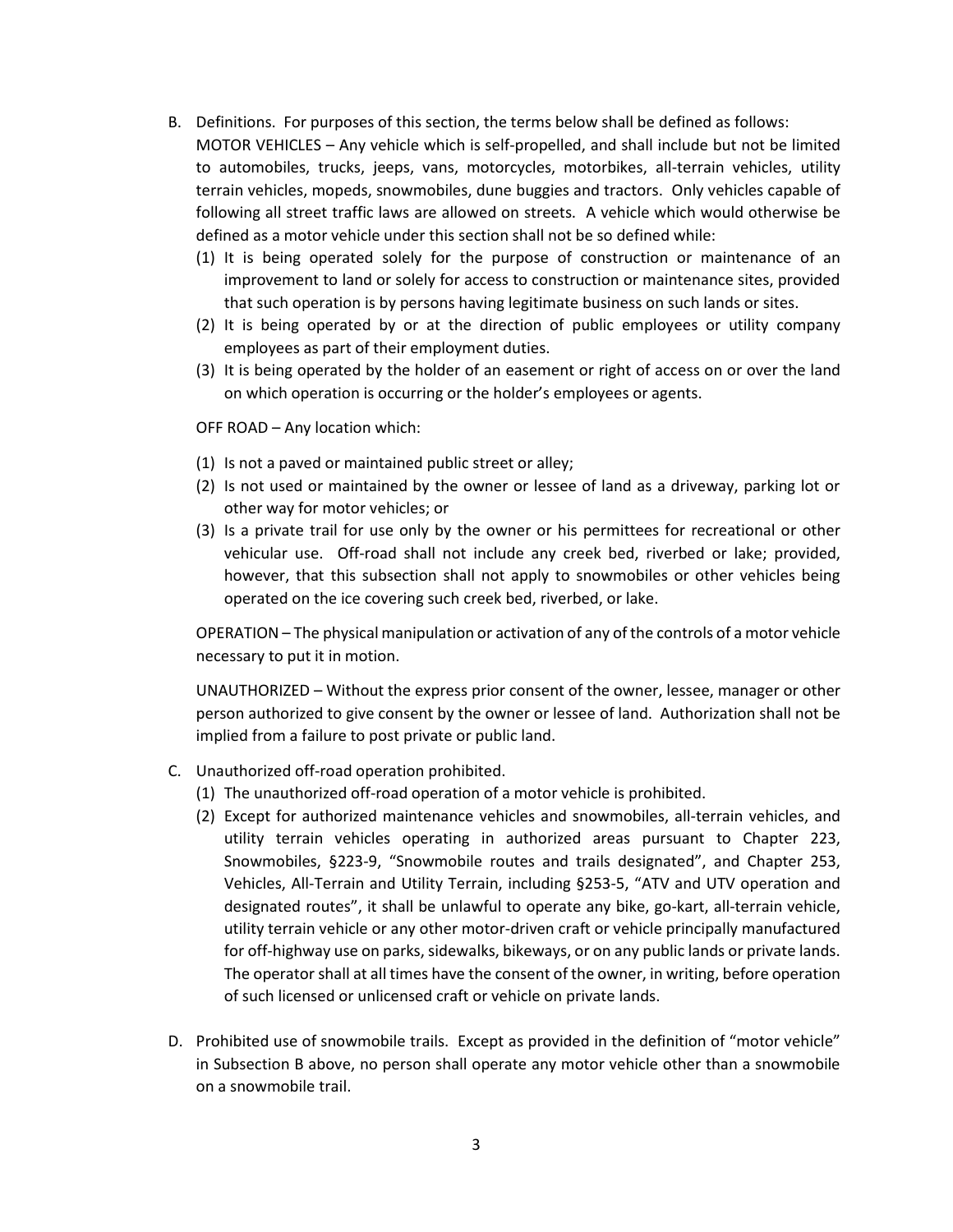**§ 253-5. ATV and UTV operation and designated routes.** The operation of all-terrain vehicles and utility terrain vehicles on designated streets within the Village of Albany is allowed only as follows:

- A. Rules of Operation.
	- (1) No person shall drive an all-terrain vehicle or utility terrain vehicle at a speed in excess of the posted limit as indicated by official signs posted on a designated route.
	- (2) No person who is under 16 years of age may operate an all-terrain vehicle or utility terrain vehicle on a roadway. An operator must be at least 16 years of age with a valid driver's license. All all-terrain vehicle and utility terrain vehicle operators under the age of 18 shall wear approved head protection. Passengers under the age of 16 must also wear head protection while riding in the vehicle.
	- (3) The operator of an all-terrain vehicle or utility terrain vehicle shall drive at all times in single file on the right side of the designated route and shall yield to vulnerable highway users, as defined by Wis. Stat. § 340.01(74p), as may be amended or renumbered from time to time. On paved roadways, all-terrain vehicles and utility terrain vehicles shall be operated on the paved portion of the roadway and not on the gravel shoulder or ditch.
	- (4) Applicability of State Traffic Regulations. No person shall operate an all-terrain vehicle or utility terrain vehicle upon any street, highway or alley within the Village of Albany in violation of the State traffic regulation provisions as incorporated by reference in §260-1 of the Village of Albany, Wisconsin Code of Ordinances.
	- (5) Unattended Vehicles. No person shall leave or allow an all-terrain vehicle or utility terrain vehicle owned or operated by him or her to remain unattended on any public highway or public property while the motor is running or with the starting key left in the ignition.
	- (6) Operation on sidewalks prohibited. No person shall operate an all-terrain or utility terrain vehicle upon any sidewalk, pedestrian way or upon the area between the sidewalk and the curb line of any street in the village, except for the purpose of crossing to obtain immediate access to an authorized area of operation.
	- (7) All all-terrain vehicle and utility terrain vehicle operators shall stop at each roadway or highway to be crossed and yield the right-of-way to all motor vehicles approaching on each such roadway or highway.
	- (8) All all-terrain vehicles and utility terrain vehicles operated on the ATV/UTV routes shall be equipped with a working white-lighted headlamp and a red-lighted tail lamp. The headlamp and tail lamp shall be lighted at all times while operating on the ATV/UTV routes.
	- (9) Vehicles not equipped with turn signals must use hand signals.
	- (10)All utility terrain vehicles are required to be equipped with a functioning seat belt for the operator and all passengers. All all-terrain vehicles and utility terrain vehicles are required to be equipped with a functioning muffler to prevent excessive or unusual noise and with a functioning spark arrester of a type approved by the United States Forest Service.
- B. Routes Designated.
	- (1) All streets within the Corporate boundaries of the Village of Albany and which have a posted speed limit of 35 mph or less are designated as all-terrain vehicle and utility terrain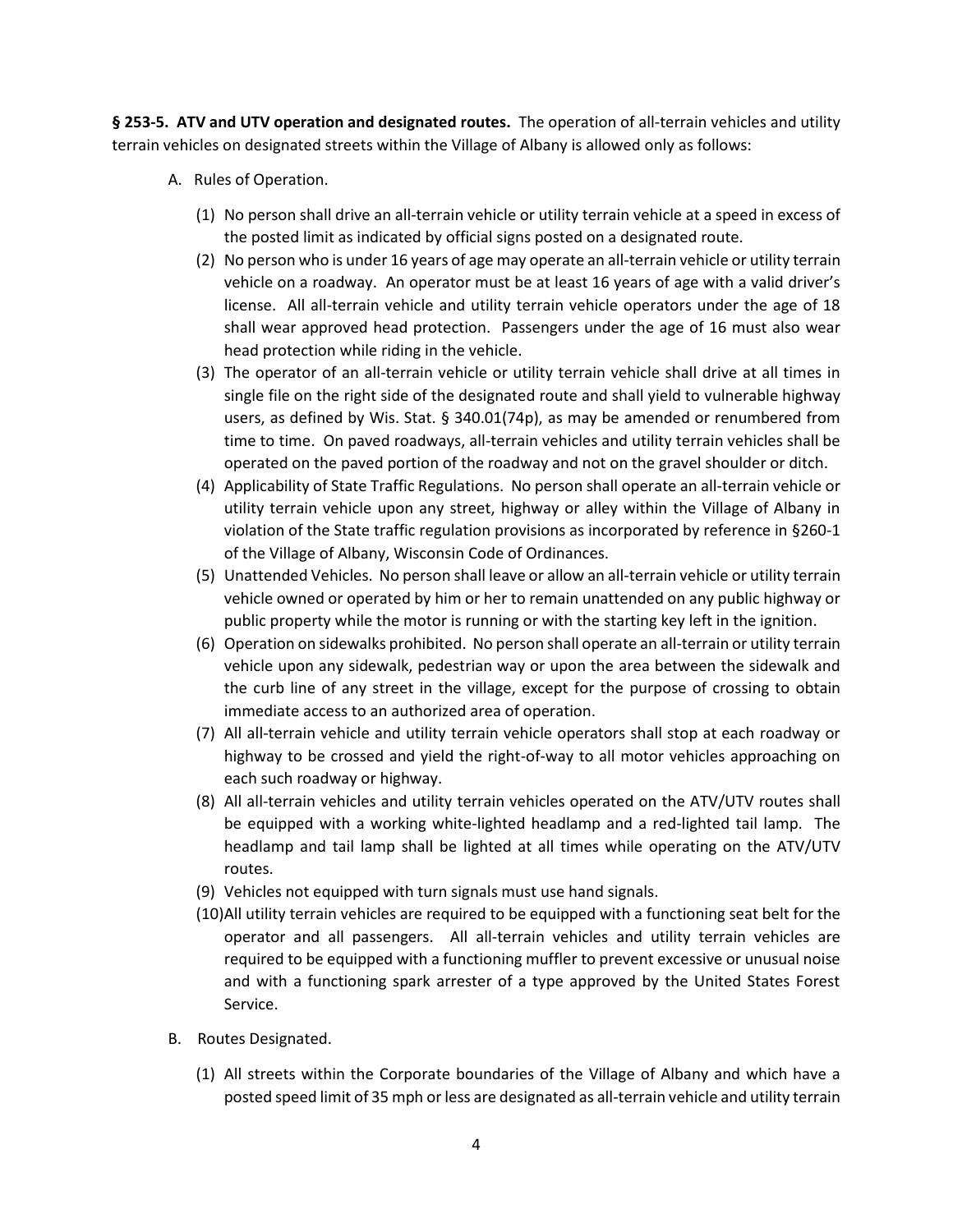vehicle routes ("ATV & UTV Routes") which may be used by the operators of all-terrain vehicles and by the operators of utility terrain vehicles, **except** for the following Village streets which will be marked with signs:

- a. North Mechanic Street (State Highway 59)
- b. West Main Street to its end (State Highway 59 and west)
- c. Vine Street (State Highway 59)
- d. South Water Street in its entirety
- e. East Nichols Street in its entirety
- (2) The crossing, by an all-terrain vehicle or utility terrain vehicle, of a street which is listed in subsection (1), above is authorized only if the crossing is done in the most direct manner in order to access the closest authorized ATV & UTV Route.
- (3) Notwithstanding subsection (1), above, the crossing of the bridge over the Sugar River located on Main Street by an all-terrain vehicle or a utility terrain vehicle is authorized only if: the crossing is done in the most direct manner practicable; the crossing is made at a place where no obstruction prevents a quick and safe crossing; and the operator stops the vehicle prior to the crossing and yields the right-of-way to other vehicles, pedestrians, electric scooters, and electric personal assistive mobility devices using the roadway and only if the crossing is done in the most direct manner in order to access the closest authorized ATV & UTV Route.

ENFORCEMENT: This ordinance shall be enforced by any law enforcement officer authorized to enforce the laws of the State of Wisconsin.

SEVERABILITY: The provisions of this ordinance shall be deemed severable and it is expressly declared that the Village of Albany would have passed the other provisions of this ordinance irrespective of whether or not one or more provisions of this ordinance may be declared invalid. If any provision of this ordinance is held to be invalid, the remainder of this ordinance and the application of such other provisions of this ordinance shall not be deemed to be affected.

OTHER REGULATIONS: If any provision of this ordinance is in conflict with or is addressed by another Village ordinance, Wisconsin State statute or regulation, the most restrictive ordinance, statute or regulation shall apply.

This Ordinance shall take effect upon passage, the erecting of the proper signage pursuant to Wis. Stats. § 23.33(8)(e)2., and posting as provided by law.

APPROVED by the Village Board of the Village of Albany this 14th day of September 2020.

Dated this 14th day of September, 2020.

Passed this 14<sup>th</sup> day of September, 2020.

Posted this 15<sup>th</sup> day of September, 2020.

SIGNED:

KIM A. BLUMER, Village President National Account DATE

\_\_\_\_\_\_\_\_\_\_\_\_\_\_\_\_\_\_\_\_\_\_\_\_\_\_\_\_\_\_\_\_\_\_\_\_\_\_\_\_\_\_\_\_\_\_\_\_ \_\_\_\_\_\_\_\_\_\_\_\_\_\_\_\_\_\_\_\_\_\_\_\_\_\_\_\_\_\_\_\_